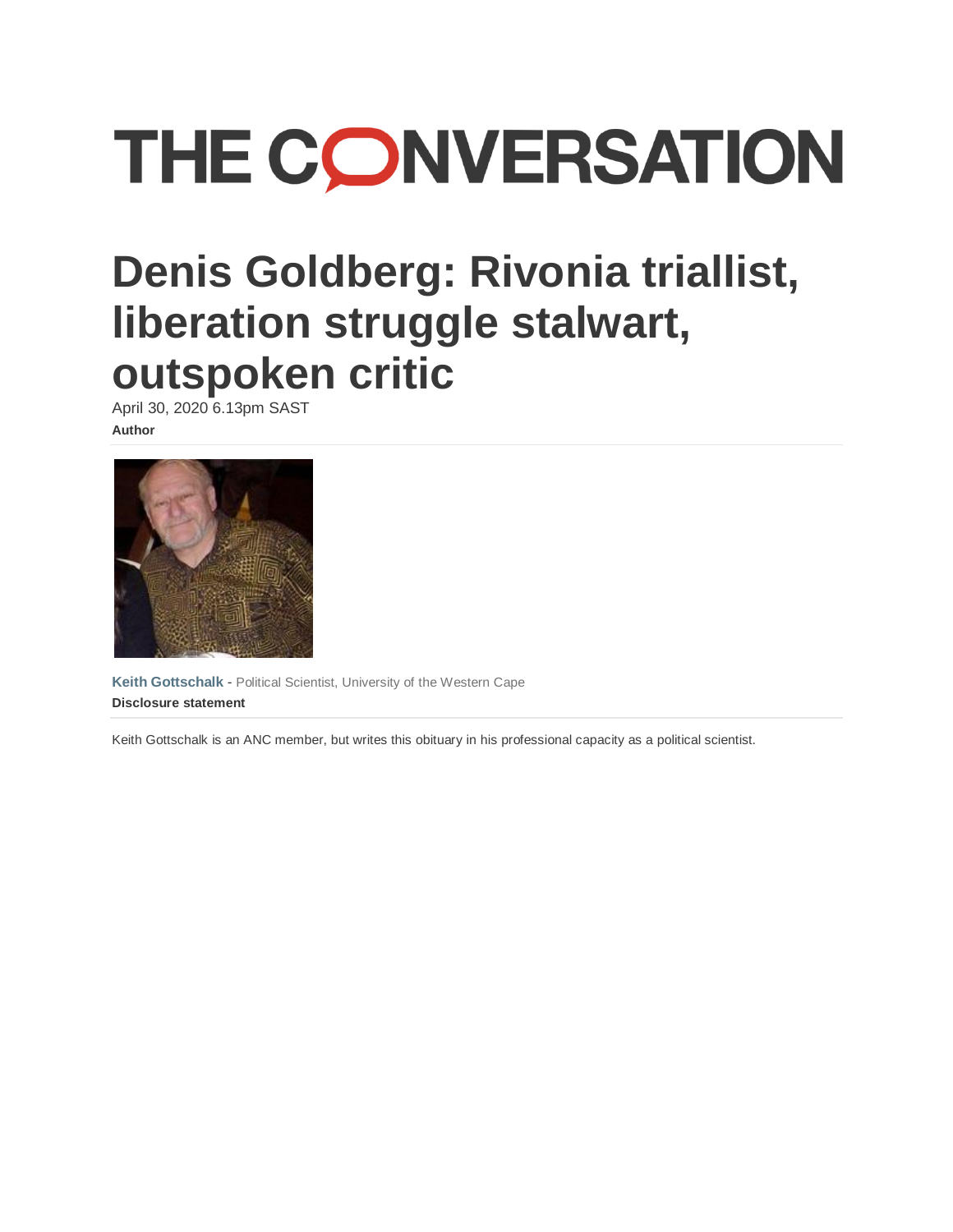

Rivonia trialist Denis Goldberg speaking at a gala event in 2011 to honour the surviving members of the Rivonia Trial. Photo by Foto24/Gallo Images/Getty Images

[Denis Theodore Goldberg,](https://www.sahistory.org.za/people/denis-theodore-goldberg-1933-2020) one of the stalwarts in the fight against apartheid in South Africa, has passed on at the age of 87. He was one of the two last remaining activists who were tried for sabotage in 1963-1964 along with Nelson Mandela, Walter Sisulu and Ahmed Kathrada.

Goldberg was born into a family of communists in Woodstock, Cape Town, in 1933. His London-born parents were descended from Lithuanian Jews. His childhood home was one where people of all colours were welcome and were among his friends, very unusual in white South African homes of that generation.

He spent more than two decades of his life behind bars at Pretoria Central Prison at the end of the [Rivonia trial.](https://www.sahistory.org.za/article/rivonia-trial-1963-1964) Because of apartheid laws he, as a white person, could not be sent to Robben Island, where all black political prisoners and his fellow triallists were sent.

### **The revolutionary road**

Goldberg enrolled for a civil engineering degree at the University of Cape Town in 1950, the year the [Communist Party of South Africa](https://www.sahistory.org.za/dated-event/suppression-communism-act-no-44-1950-approved-parliament) was banned. He participated in the [Modern Youth Society](https://www.sahistory.org.za/archive/chapter-2-denis-goldberg-and-modern-youth-society-z-pallo-jordan) along with other leftists, and joined the underground [South African Communist Party](https://omalley.nelsonmandela.org/omalley/index.php/site/q/03lv03445/04lv03446/05lv03462.htm) in 1953 when it re-formed.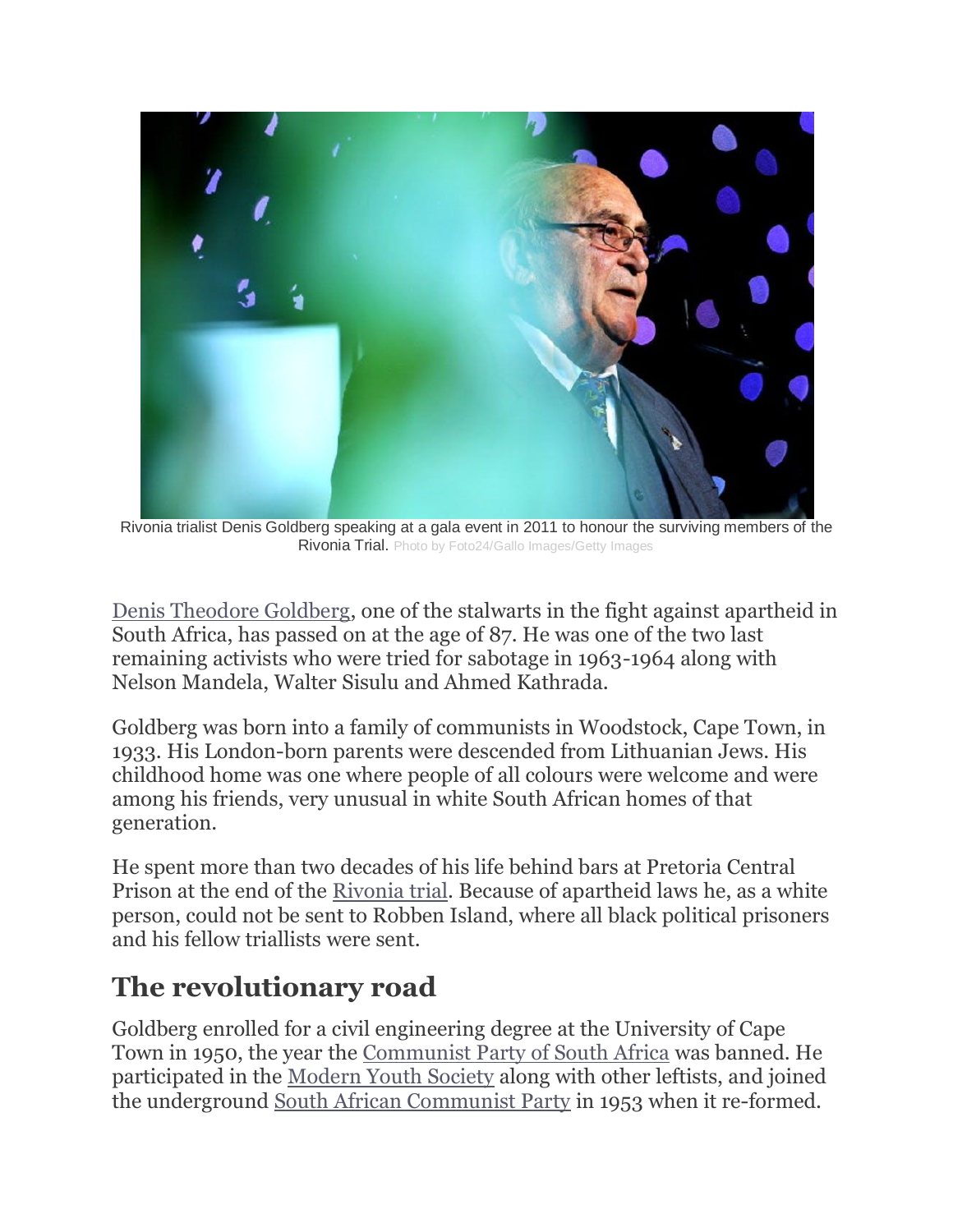In 1953 Goldberg was organising meetings at Loyolo settlement in Simonstown, to encourage support for the planned Congress of the People in 1955. The meeting brought together the Congress Alliance, comprising the African National Congress (ANC), the South African Indian Congress, the Coloured People's Congress, the South African Congress of Trade Unions, and the Congress of Democrats, on 25-26 June 1955.

The Special Branch, the political wing of the apartheid police, reported this, and the state-owned railways fired Goldberg from his job.

The meeting culminated in the adoption of the [Freedom Charter,](http://scnc.ukzn.ac.za/doc/HIST/freedomchart/freedomch.html) which became the congress movement's blueprint for a free, [non-racial South Africa.](https://theconversation.com/the-legacy-of-south-africas-freedom-charter-60-years-later-43647)

Goldberg was also active in this decade in the [Congress of Democrats,](https://www.sahistory.org.za/article/south-african-congress-democrats-cod) a leftist organisation affiliated with the ANC, whose membership was in those years restricted to Africans.

In 1960 he participated in the [anti-pass protests.](https://www.sahistory.org.za/article/anti-pass-campaigns-1960) Then, all black people were required to carry identity documents that controlled their movements. The document was derisively known as the *[dompas](https://www.sahistory.org.za/article/pass-laws-south-africa-1800-1994)* (dumb pass). He was detained without trial for four months under the state of emergency, as was his mother. This resulted in his being fired from his job working on constructing the Athlone power station.

When the apartheid regime banned the ANC and the rival Pan-Africanist Congress (PAC) in 1960, Goldberg was one of the founders of uMkhonto we Sizwe (MK), the armed wing of the ANC, planning an armed rebellion. Goldberg helped organise the first MK training camp inside South Africa, and was MK's technical officer.

On 11 July 1963 the Special Branch raided Liliesleaf farm outside Johannesburg and detained him, along with Walter Sisulu and other top ANC leaders. After months of detention, the state charged him and others with sabotage. Mandela, already serving a jail sentence for leaving the country without a passport, was added to the accused. This started the famous Rivonia trial.

It remains a matter of speculation why the accused were charged with sabotage and not high treason. The probable reason is that under the then new Sabotage Act, steered through parliament by Balthazar Johannes Vorster, minister of police, any accused were guilty until proven innocent. This made it easier for prosecutors to jail those who came before the courts.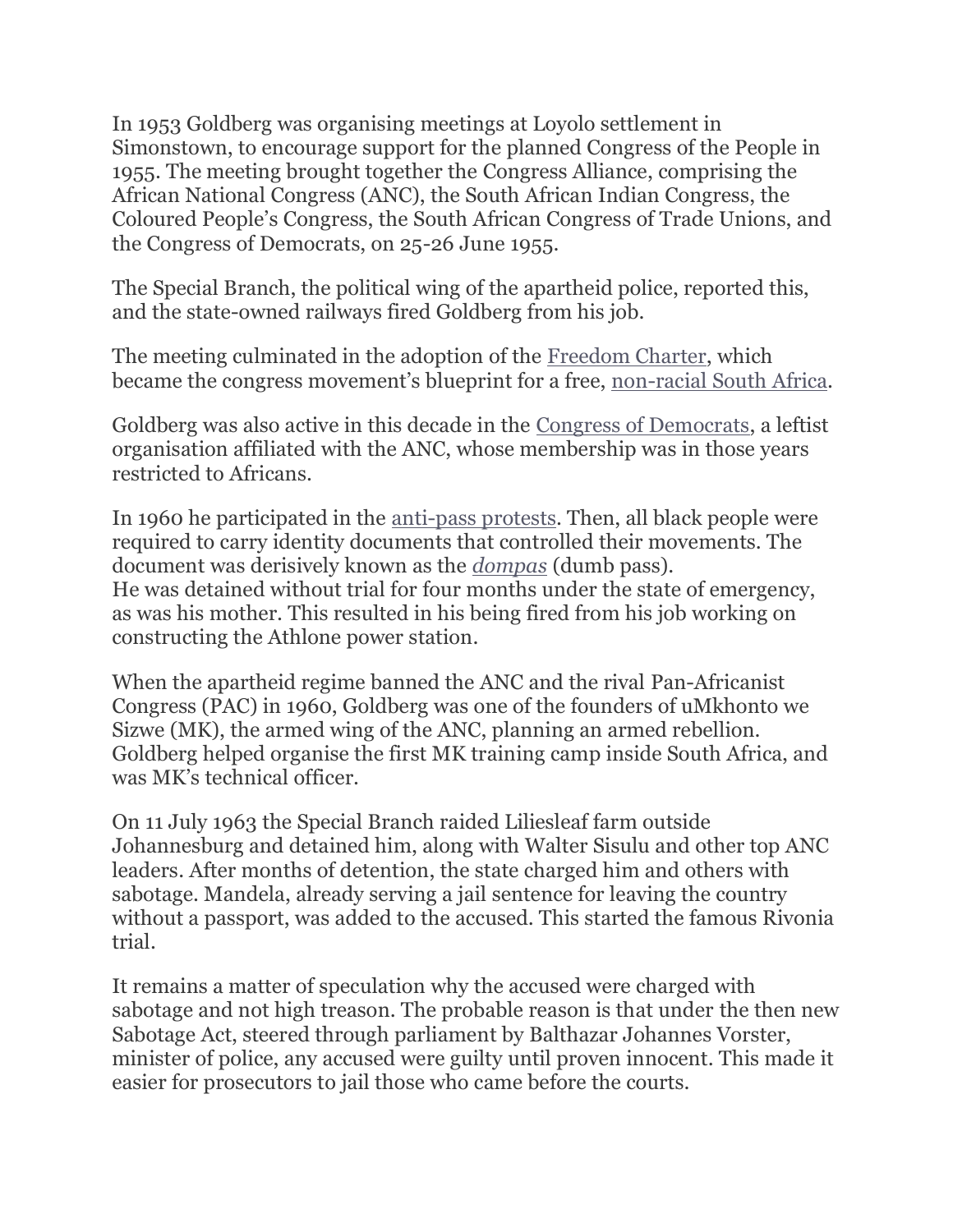Eight accused were sentenced to life imprisonment in 1964. At 31 years of age Goldberg was the youngest. Apartheid segregated prisoners. Goldberg was sent to jail in Pretoria, while his fellow accused were all flown to Cape Town for transport to Robben Island prison.

## **Prison, and after**

Political prisoners were treated vindictively. Goldberg was denied any visitors for four years. He was allowed to send and receive only one letter, not exceeding 500 words, per six months. But many of the letters from his wife, Esme Bodenstein, were not handed to him.

It was only in 1980 that political prisoners were allowed to read newspapers.

In 1974 Goldberg took on the task of caring for Bram Fischer, the communist party leader and their former defence lawyer, when he was dying of cancer in the row of cells.

In 1985 Goldberg was released. He flew to visit his daughter in Israel; and then lived with his wife in London. After his wife passed away in 2000, he returned to South Africa in 2002 with his second wife, Edelgard. Ronnie Kasrils, then minister of water affairs and forestry, hired him as special advisor for two years.

Goldberg used his prestige to [speak out](https://www.capetalk.co.za/articles/258300/we-made-a-mistake-anc-stalwart) against the corruption that peaked during Jacob Zuma's decade as president. As one of the idealists who worked for the ANC before it came into office in 1994, corruption and state capture was repugnant to his generation.

In retirement, Goldberg launched fund-raising for the Denis Goldberg House of Hope in Hout Bay, a suburb of Cape Town. His House of Hope would offer opportunities in art and music to local disadvantaged children.

Retirement added to all the honours he received. In 2019 the ANC awarded him its highest decoration, the Isithwalandwe. He was awarded four honorary doctorates, from Medunsa (now Sefako Makgatho Health Sciences University), Heriot-Watt University (Scotland), the University of Cape Town, and Cape Peninsula University of Technology.

[Andrew Mlangeni](https://www.sahistory.org.za/people/andrew-mokete-mlangeni) is now the sole survivor of the Rivonia trial.